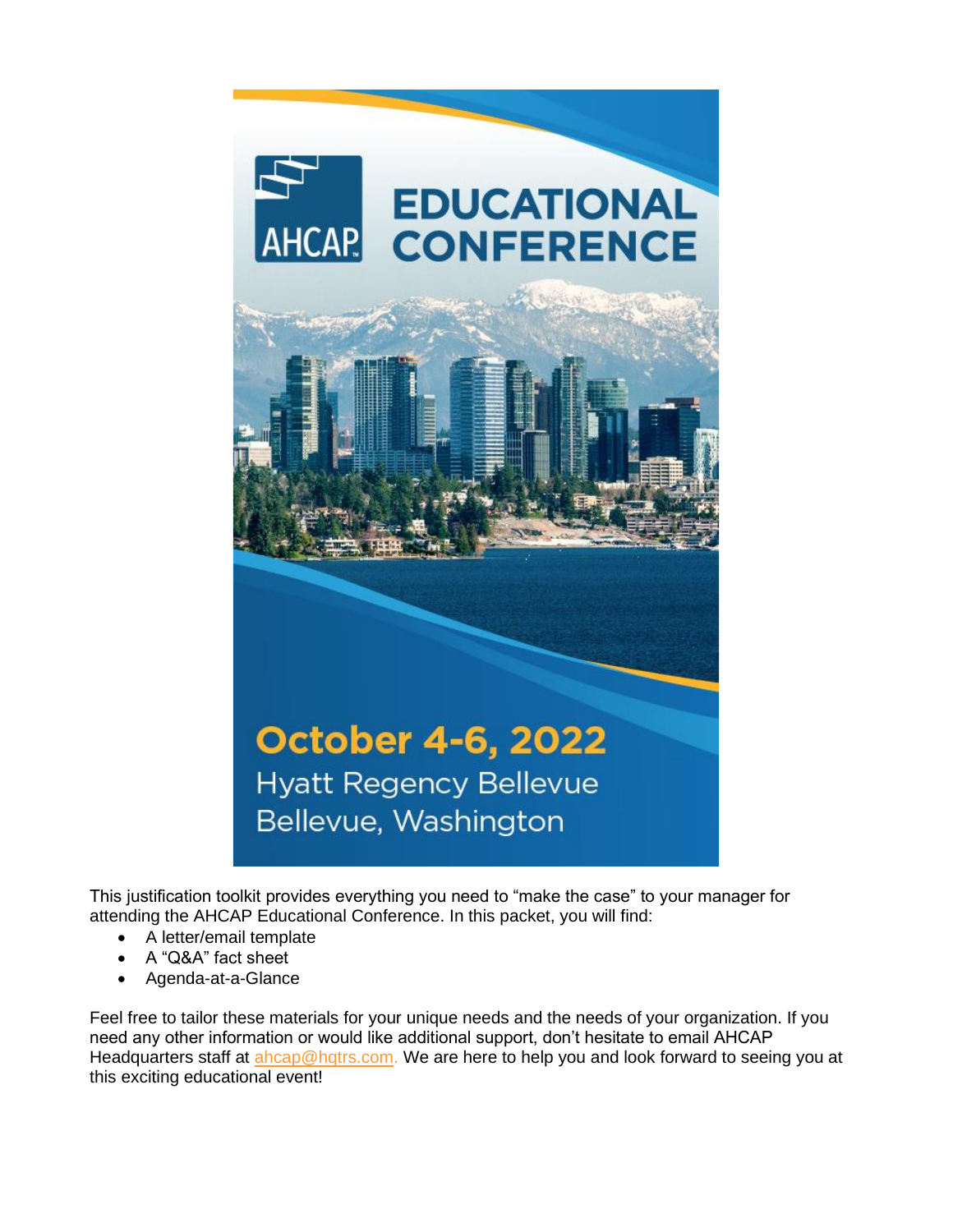### **Dear [Manager or CEO],**

I am writing to request permission to attend the Association for Healthcare Administrative Professionals (AHCAP) 2022 Educational Conference.

This is the only annual educational event dedicated specifically to healthcare administrative professionals. It will provide targeted continuing education developed specifically for healthcare executive assistants and delivered by healthcare experts. Session highlights include:

#### **The Power of Life-Work Balance**

Presented by Sabrina Cadini

Wellness has become synonymous with success, and we all wish to lead more balanced, happy, and productive lives. But busyness is still the norm in our modern society: we're working more but getting less done and we often find ourselves pulled in different directions without time for ourselves. We eventually conclude that "feeling exhausted" is normal. It may be common, but it's not normal.

Sabrina Cadini will guide the audience through the Harmony Compass, a 6-pillar framework that focuses on nutrition, movement, sleep, stress/anxiety/burnout management, self-care, social connections, and time optimization.

Attendees will be able to identify what is preventing them from achieving their goals, gain a deeper knowledge of themselves, and leave with actionable steps to create their own Life-Work Balance Toolbox - a customized set of habits and strategies to improve their well-being, be more present, increase productivity and deliver results in the workplace.

#### **Leadership Bingo**

#### Presented by Sandra Geroux

Whether titled or untitled, your success depends on your ability to objectively assess and evolve your leadership style, behaviors, and consistency to meet the demands of an ever-changing workforce. Join Sandy for this fast-paced, interactive, and FUN session, where you will play a round of her proprietary leadership assessment tool, Leadership Bingo™. You will receive 25+ ideas on a Bingo card you can take with you to remind yourself of what you should do every day.

After this program, attendees will:

- Understand the importance of consistency in their behavior toward their teams
- Recognize their leadership strengths and "blind spots" (identified by gaps on the Bingo card)
- Use tips and ideas gained during the program to connect with and inspire team members to engage

#### **Seizing the Power of Now**

Presented by Ingrid Ricks

In this transformational workshop, NYT-Bestselling Memoir Author and Storytelling Coach Ingrid Ricks draws on her personal journey and the life-changing lessons she learned to help you tap into the power of Now and unleash the life you want and deserve. Ricks, who discovered she was going blind from a rare eye disease at age thirty-seven, shares how her shock diagnosis — combined with an eye-opening trip to South Africa to write about the plight of AIDS orphans — slammed home the reality that all we have for certain is now, and that she had to make it count. This pivotal realization led her and her husband to completely revamp their lives — including leaving their rural community to live in a city neighborhood they love, redefining their relationship, and quitting their jobs to pursue their passions and dreams.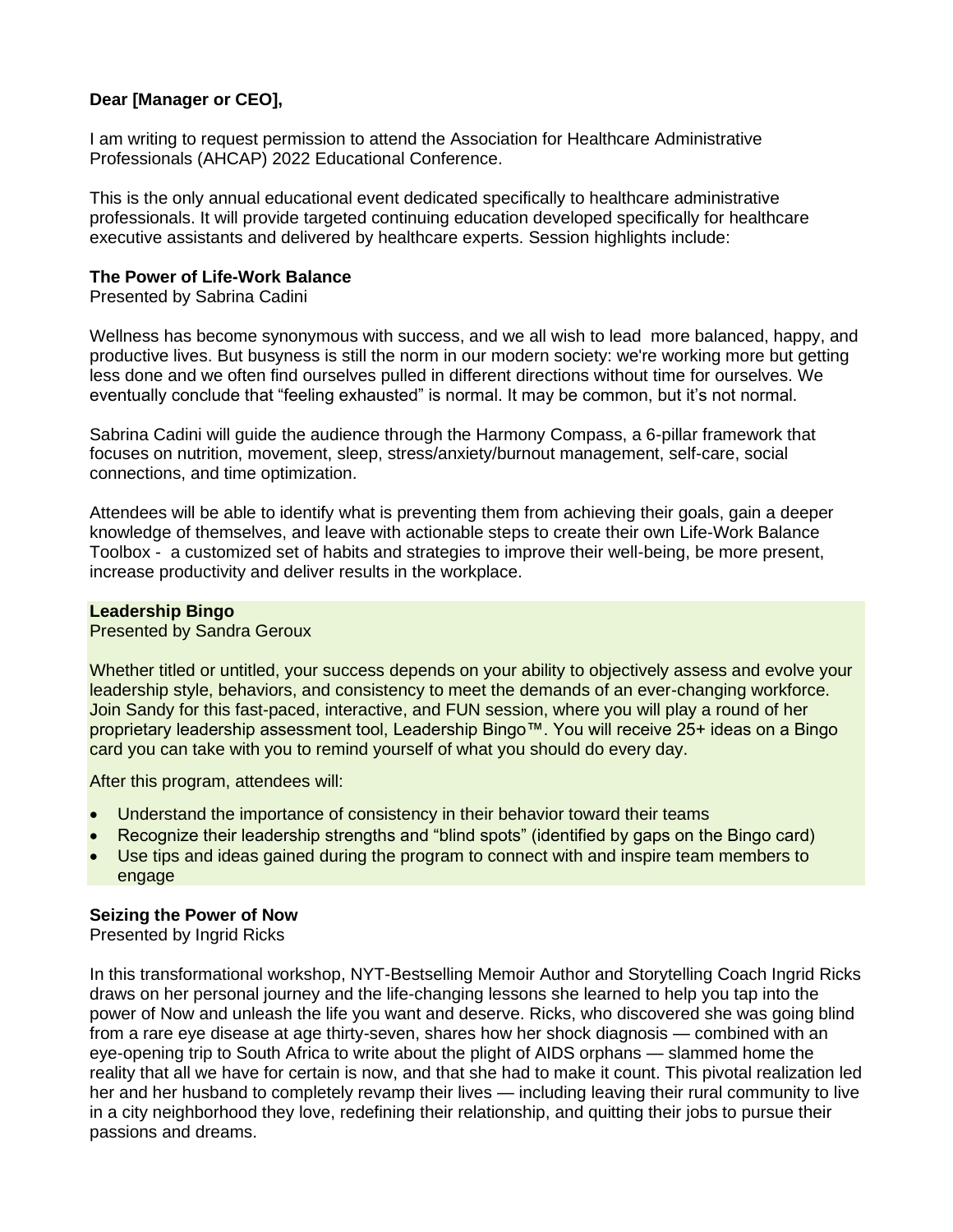## **Building Strong Communities as Healthcare Administrative Professionals**

Presented by Catherine White

Healthcare administrative professionals have a very important role as they tirelessly work behind the scenes to ensure their organization is running smoothly. But their influence, often gone unrecognized, doesn't end with managing policies, processes, and patients. The impact they make in their organization ripples out into their communities, and they can make the world a better place through their individual leadership.

In "Building Strong Communities", your members will learn how to use our signature system - P.O.W.E.R.R.® - to:

- Gain a greater appreciation for the work they do.
- Make a stronger impact in their organizations.
- Build a positive influence within their communities.

### **Fostering Teamwork and Effective Communication Using Personality Lingo**

Presented by Sandra Geroux

Imagine a world where people understand your way of doing things. Better yet, you understand why they do things so differently from you (and each other) so you know exactly how to communicate with them to build relationships, foster teamwork and get things done. In this program, Sandy will guide us through four personality styles (identified by colors and identifying descriptors) and help us understand the "lingo" that is natural to each style.

Through stories, examples and tips, she'll illustrate how we can bring out the best in each other instead of driving each other crazy! You'll identify your own true personality style and that of your leaders, colleagues and clients, allowing you to enhance your communications and reduce stress – not only at work, but at home and in your communities, as well!

After this program, attendees will:

- Recognize their dominant personality styles and understand the core values that drive them.
- Utilize new behaviors and approaches to others based on a higher understanding of what drives them.
- Break down barriers to effective communication in and out of the workplace.
- Build a work culture that honors differences, rather than struggling against them.

#### **Closing Session**

Presented by Jennifer Watson

With feedback from AHCAP members, Jennifer will create a session that will leave us geared up and ready to head back home.

The AHCAP conference is an excellent value compared to many other administrative professionals conferences. I've included a [fact sheet, conference agenda, estimated expenses] for your review. Please take a look at it and let me know what questions you may have.

I hope you'll see the many benefits I can gain – and can use to the benefit of our whole team – by attending AHCAP's Educational Conference. Thank you for your consideration.

Sincerely, [Signature]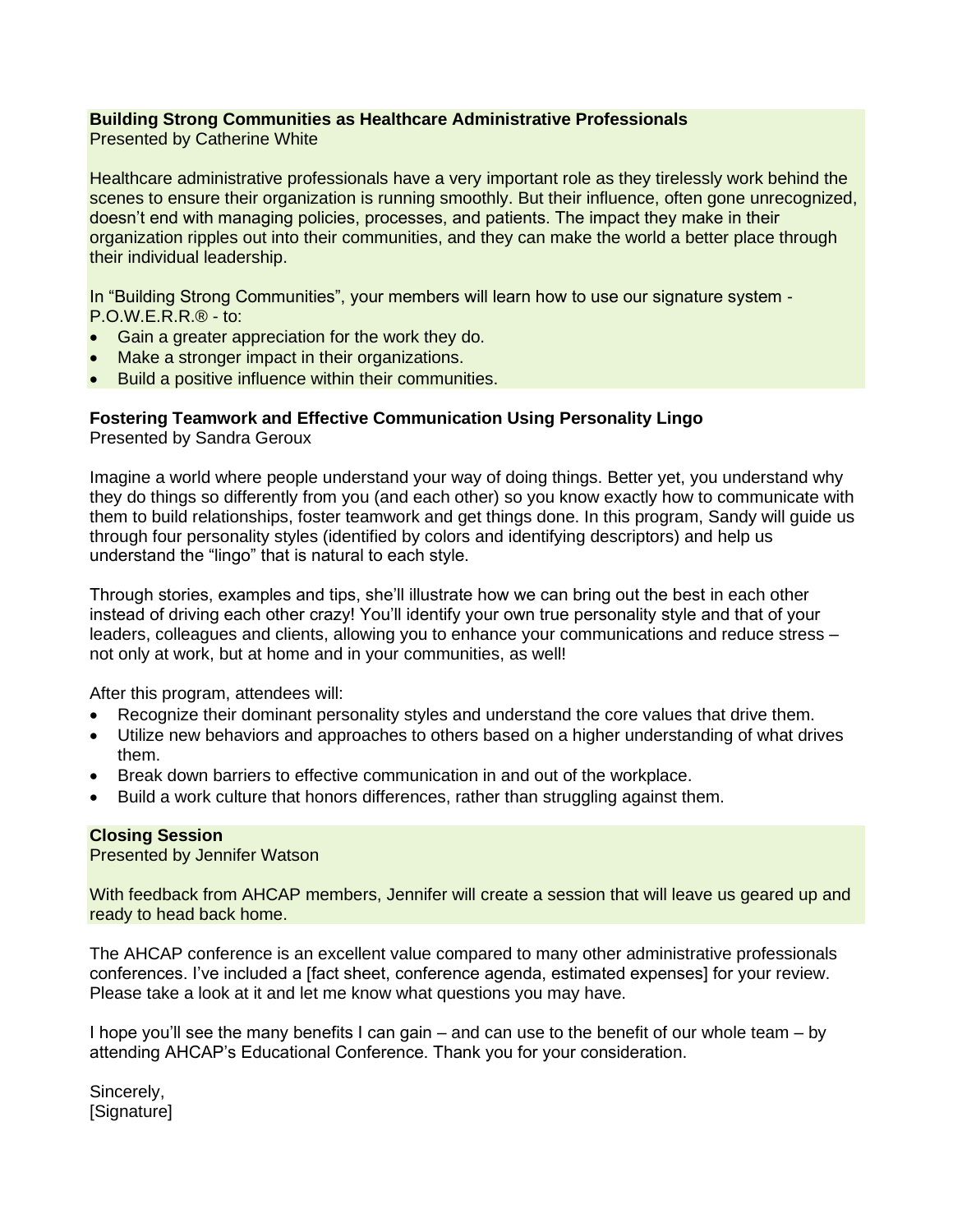### **CONFERENCE "Q & A" FACT SHEET**

### **WHAT IS THE ASSOCIATION FOR HEALTHCARE ADMINISTRATIVE PROFESSIONALS (AHCAP)?**

AHCAP is the premier organization for healthcare administrative professionals … dedicated to advancing the professional development, leadership, value and excellence of healthcare administrative professionals through education, recognition, communication and advocacy. One of the primary benefits of membership is AHCAP's Educational Conference — the only event of its kind.

#### **WHAT IS THE STRATEGIC VALUE OF ATTENDING AHCAP'S CONFERENCE?**

The AHCAP Educational Conference is my first choice for education because it is the ONLY national professional development event that provides not only education in administrative topics but also focuses specifically on the healthcare environment and the many unique challenges and considerations we face.

### **WHAT WILL I EXPERIENCE AT THE EDUCATIONAL CONFERENCE?**

This conference provides targeted support in three critical areas:

- EXCEPTIONAL EDUCATION focused on balanced professional growth. Topics cover key areas of competency for executive administrative professionals including organization and productivity, communication and interpersonal skills, board management and organizational support, new technology and software skills, time management and personal growth and development.
- INCREDIBLE NETWORKING with the contacts that will support my career for years to come. I can connect with peers facing the same challenges and concerns and learn from other healthcare executive assistants how to improve office operations and provide the best possible support to my executive and my team.
- INDUSTRY-SPECIFIC KNOWLEDGE targeted specifically to the healthcare environment. Most sessions are delivered by knowledgeable and experienced healthcare executives and focus on the unique content we need and challenges we face in healthcare.

### **DOES AHCAP'S EDUCATIONAL CONFERENCE MAKE THE MOST OF YOUR BUDGET?**

AHCAP's Educational Conference is an excellent value. With a reasonable registration fee, special room rate just for AHCAP attendees and four meals included in the conference registration fee, it provides a cost-effective source for continuing education.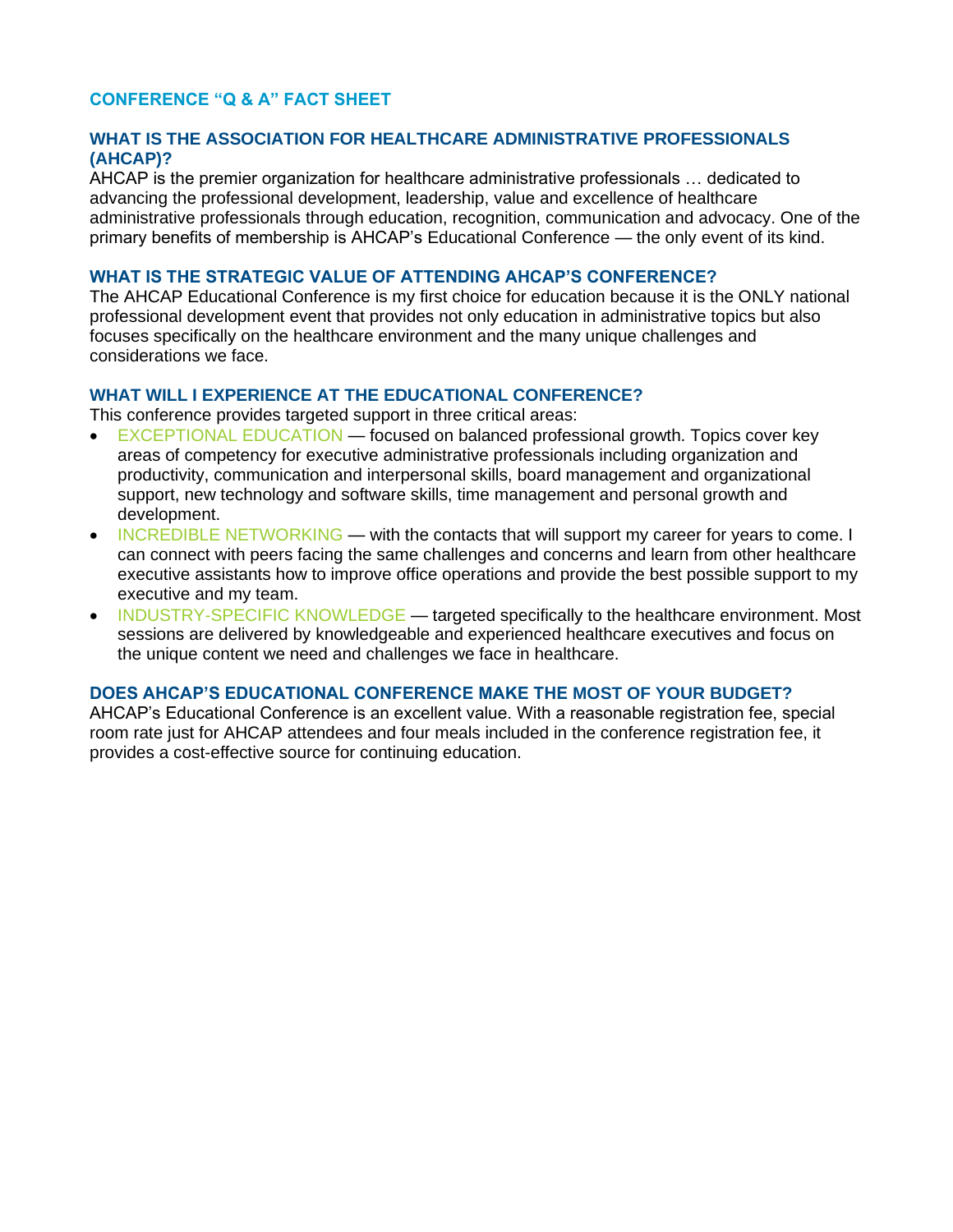# **AGENDA-AT-A-GLANCE**

| <b>Date</b>            | <b>Time</b>                         | <b>Function</b>                                                                                                                                 |
|------------------------|-------------------------------------|-------------------------------------------------------------------------------------------------------------------------------------------------|
| Monday, October 3rd    | 1:00 pm $- 7:00$ pm                 | <b>State Hospital Association Executive</b><br>Assistant Meeting and Dinner (by invitation<br>only)                                             |
| Tuesday, October 4th   | $8:00$ am $-10:30$ am               | Pre-Conference Workshop on Microsoft<br>Teams                                                                                                   |
|                        | 11:00 am $-$ 12:30 pm               | Kick Off Lunch – Business Meeting,<br>Recognitions, Awards                                                                                      |
|                        | 12:45 pm $-$ 1:45 pm                | <b>Network &amp; Connect</b>                                                                                                                    |
|                        | $2:00 \text{ pm} - 3:00 \text{ pm}$ | <b>Session - TBD</b>                                                                                                                            |
|                        | $3:15$ pm $-4:15$ pm                | Session - The Power of You with Life-<br><b>Work Balance</b><br>Presented by Sabrina Cadini                                                     |
|                        | 5:30 pm $-6:30$ pm                  | New Member Reception (by invitation only)                                                                                                       |
|                        | 6:30 pm $-9:00$ pm                  | <b>Member Appreciation Dinner</b>                                                                                                               |
| Wednesday, October 5th | $7:45$ am $-8:45$ am                | <b>Breakfast</b>                                                                                                                                |
|                        | $8:45$ am $-10:15$ am               | <b>Session - Leadership Bingo</b><br><b>Presented by Sandy Geroux</b>                                                                           |
|                        | 10:30 $am - 11:30 am$               | <b>Session - Seizing the Power of Now</b>                                                                                                       |
|                        | 11:45 am $-$ 1:00 pm                | <b>Presented by Ingrid Ricks</b><br>Lunch                                                                                                       |
|                        | 1:00 pm $- 2:30$ pm                 | <b>Session - Building Strong Communities</b><br>as Healthcare Administrative<br><b>Professionals</b>                                            |
|                        | $3:00 \text{ pm} - 5:00 \text{ pm}$ | <b>Presented by Catherine White</b><br><b>City Scavenger Hunt</b>                                                                               |
|                        |                                     | No Planned Event - Off Evening                                                                                                                  |
| Thursday, October 6th  | $7:45$ am $-8:45$ am                | <b>Breakfast</b>                                                                                                                                |
|                        | $8:45$ am $-10:15$ am               | <b>Session - Fostering Teamwork and</b><br><b>Effective Communication Using</b><br><b>Personality Lingo</b><br><b>Presented by Sandy Geroux</b> |
|                        | 10:15 $am - 11:45 am$               | <b>Closing Session - TBD</b><br>Presented by Jennifer Watson                                                                                    |
|                        | 11:45 am $-$ 12:00 pm               | Wrap Up                                                                                                                                         |